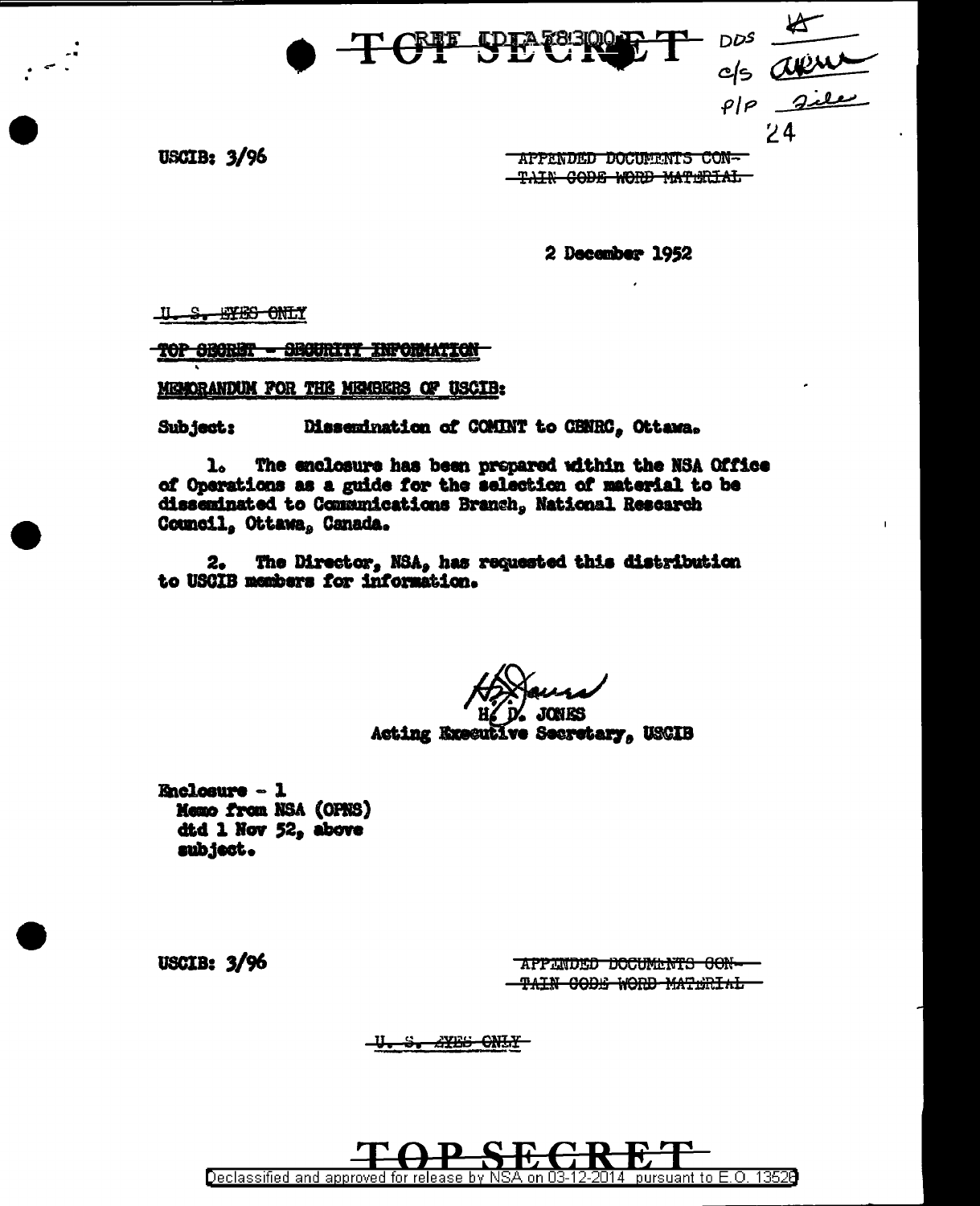This document ead only by

1 November 1952

TOP SECRET CANOE U.S. EVES ONLY SECURITY INFORMATION

MEMORANDUM FOR:

Technical Director Assistant Chief, Collection Assistant Chief, Processing Assistant Chief, Exploitation Chief, Intercept Control Division Chief, Plant Engineering Division<br>Chief, Machine Processing Division Chief, General Processing Division Chief, Special Processing Division Chief, Publications and Documents Division Chief, General Exploitation Division Chief, Weather Exploitation Division Head, Planning and Management Group

OFFICE OF OPERATIONS

Subject: "DISSEMINATION OF US COMMUNICATION INTELLIGENCE TO CBNRC"

Copy NoOSO

ARMED FORCES SECURITY AGENCY

Form 781-C10SC<br>1 Jul 52

TOP SECRET CANOE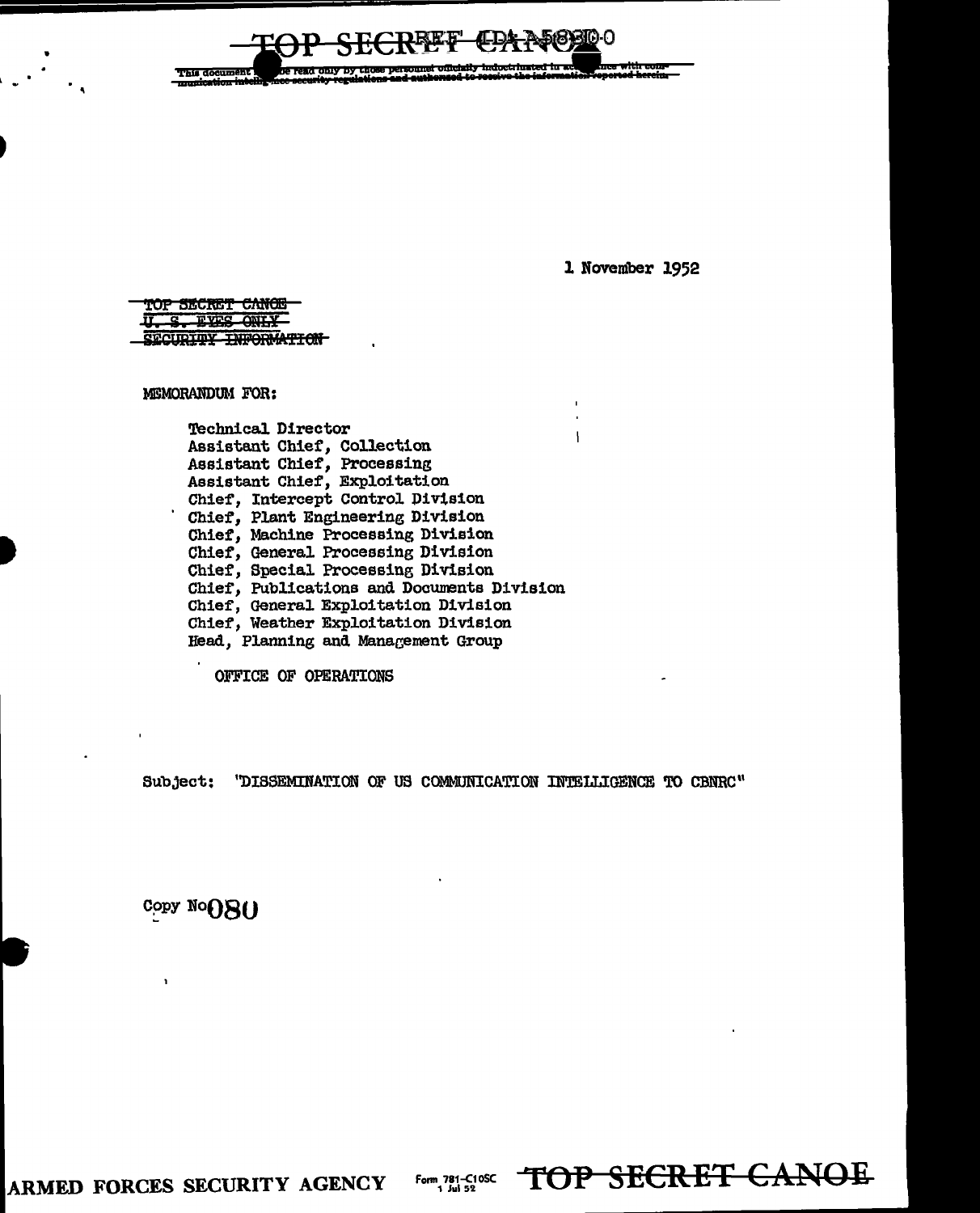

TOP SECRET CANOE U.S. FYPS ONLY SECURITY INFORMATION PL 86-36/50 USC 3605  $E_0$  3.3(h)(2)

TOP SECRET CANOE

SURIECT: Dissemination of US Communication Intelligence to CBNRC

1. Your attention is directed to the "U.S. EYES ONLY" designation of this manorandum.

2. The pertinent policies regarding availability of U.S. communication intelligence to CBNRC are interpreted as follows:

a. Technical publications, such as interin reports, furnished CBNRC will be limited to those pertinent to Canadian tasks and consomant with all the special considerations connected with our processing tasks.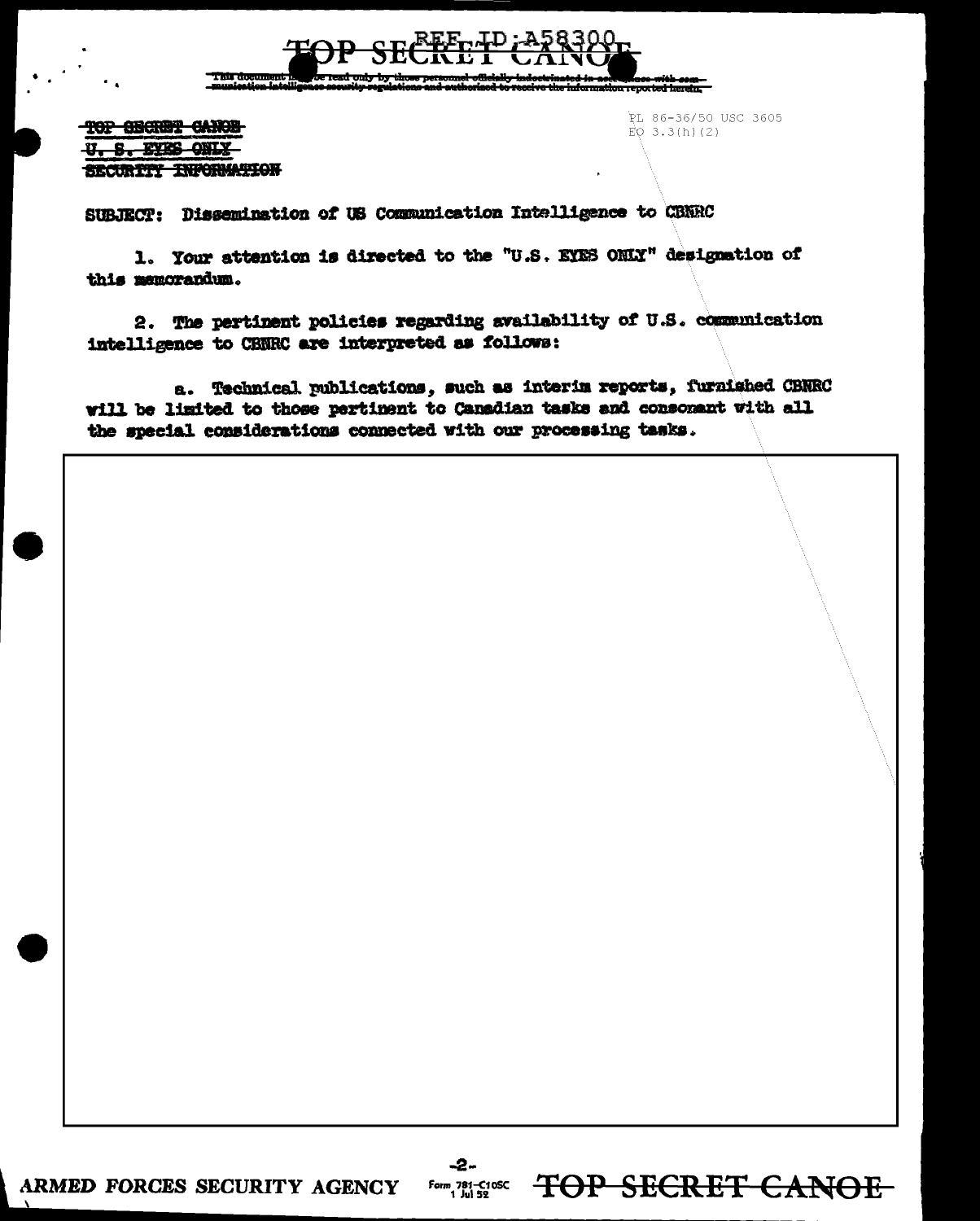**Mace with come**<br>reported herein.

TOP SECRET CANOB **U. S. EYES ONLY** BECURITY INFORMATION

RL 86-36/50 USC 3605  $BQ$  3.3(h)(2)

SUBJECT: Dissemination of US Communication Intelligence to CHNRC

3. The above principles will be applied within the Office of Operations to the release not only of AFBA publications of al. kinds, but also to information furnished informally or orally to CBNRC representatives or visitors.

4. Recently the Senior Canadian Liais: 0fficer prepared an up-to-date consolidated list of AFSA publications desired by CBNRC.

 $-3-$ 

Form 781-C10SC<br>1 Jul 52

TOP SECRET CANOE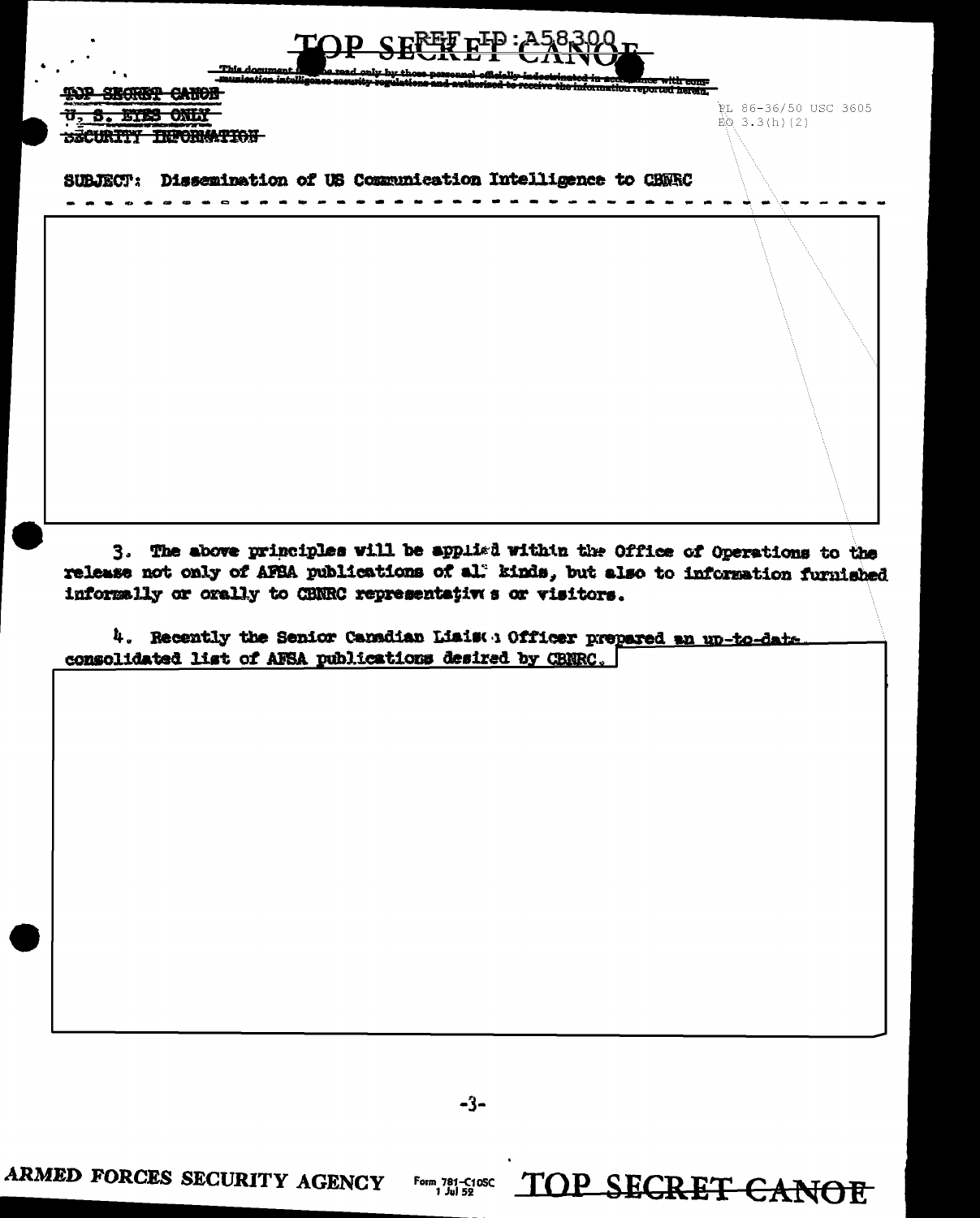| TOP SECRET CANOS<br><del>S. BYJS ONLY</del><br><b>SECURITY INFORMATION</b> | E(0 3.3(h)(2))<br>PL 86-36/50 USC 3605 |  |
|----------------------------------------------------------------------------|----------------------------------------|--|
| SUBJECT: Dissemination of US Communication Intelligence to CBNRC           |                                        |  |
|                                                                            |                                        |  |
|                                                                            |                                        |  |
|                                                                            |                                        |  |
|                                                                            |                                        |  |
|                                                                            |                                        |  |
|                                                                            |                                        |  |
|                                                                            |                                        |  |
|                                                                            |                                        |  |
|                                                                            |                                        |  |
|                                                                            |                                        |  |
|                                                                            |                                        |  |
|                                                                            |                                        |  |
|                                                                            |                                        |  |

ARMED FORCES SECURITY AGENCY FOR 781-C105C TOP SECRET CANOE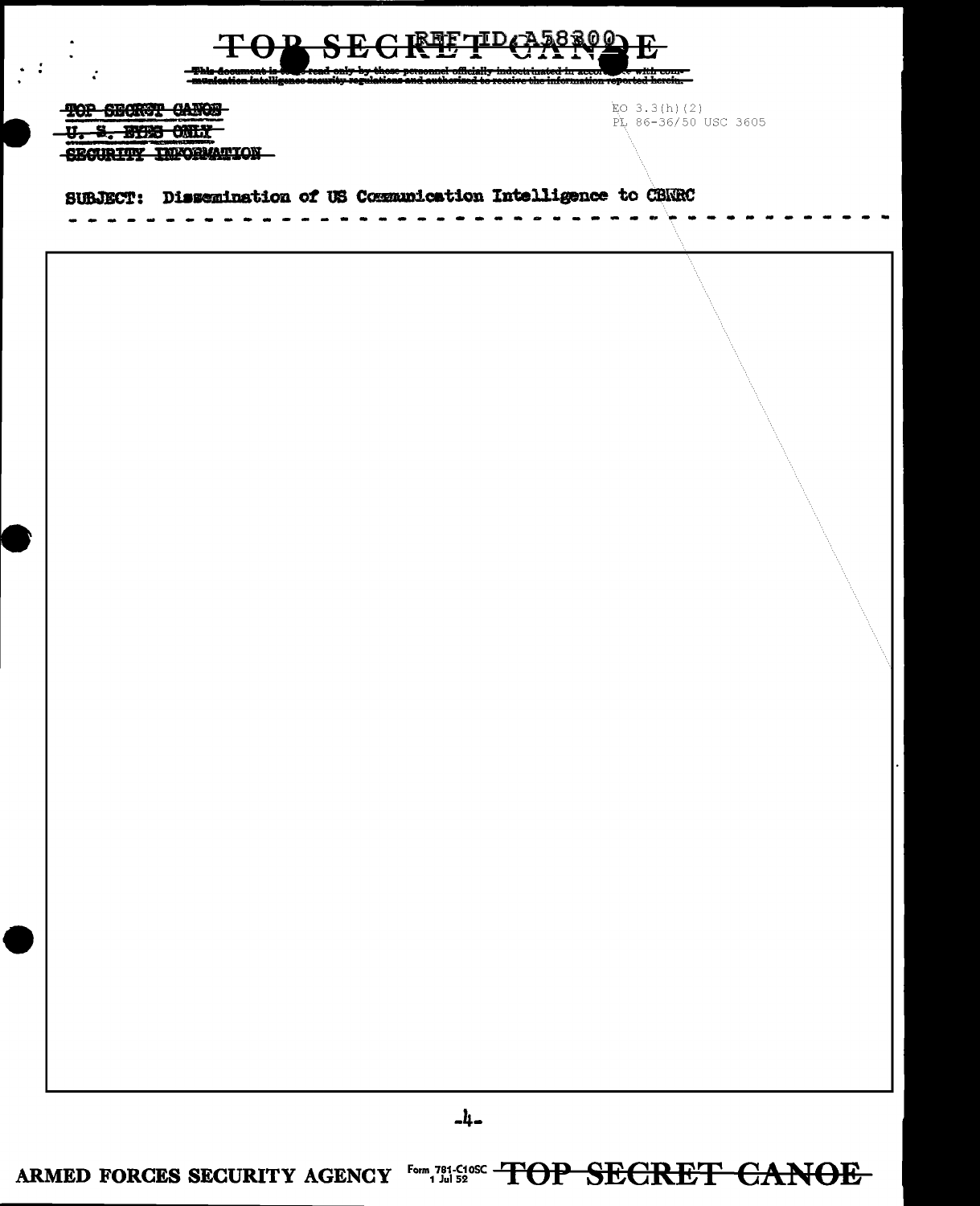**CRORET CARGO RVES ONLY**  $EO$  3.3(h)(2) PL 86-36/50 USC 3605 <del>SECURITY INFORMATION</del>

SUBJECT: Dissemination of US Communication Intelligence to CBRRC

(v) Status reports and "highlights" intended for CBNRC or CBSIO will be sent to AFSA-202, which group will screen them before forwarding or delivery.

(b) The release of a publication to CENRC must be appropriately recorded, i.e., it must be possible to determine whether CENRC did or did not receive any given AFSA publication. This is a responsibility of the releasing authorities designated above.

(c) Requests to start or stop distribution of a regular AFSA publication to CBNRC or CBSIO should be referred to AFSA-202 in order that an up-to-date list may be maintained by that group. If your check reveals that some releaseble regular publications now being given to Canada do not appear in the consolidated list above, check with AFSA-202 before discontinuing them, as they may have been omitted inadvertently.

8. The foregoing merely reaffirms the policies under which we have been functioning for some time. Our present practices should be checked against them and any deviations found corrected. It is important, furthermore, that everyone authorized to release AFSA information to CBNRC and GCHQ be given a clear understanding of these principles and apply them in dealing with CBNRC and the representatives of that center. Refer any extraordinary requests or developments to AFSA-202, who will obtain a policy ruling if no precedent exists.

S. HARPER

Captain, U.S. Navy Chief, Office of Operations

For secret CANOE

ARMED FORCES SECURITY AGENCY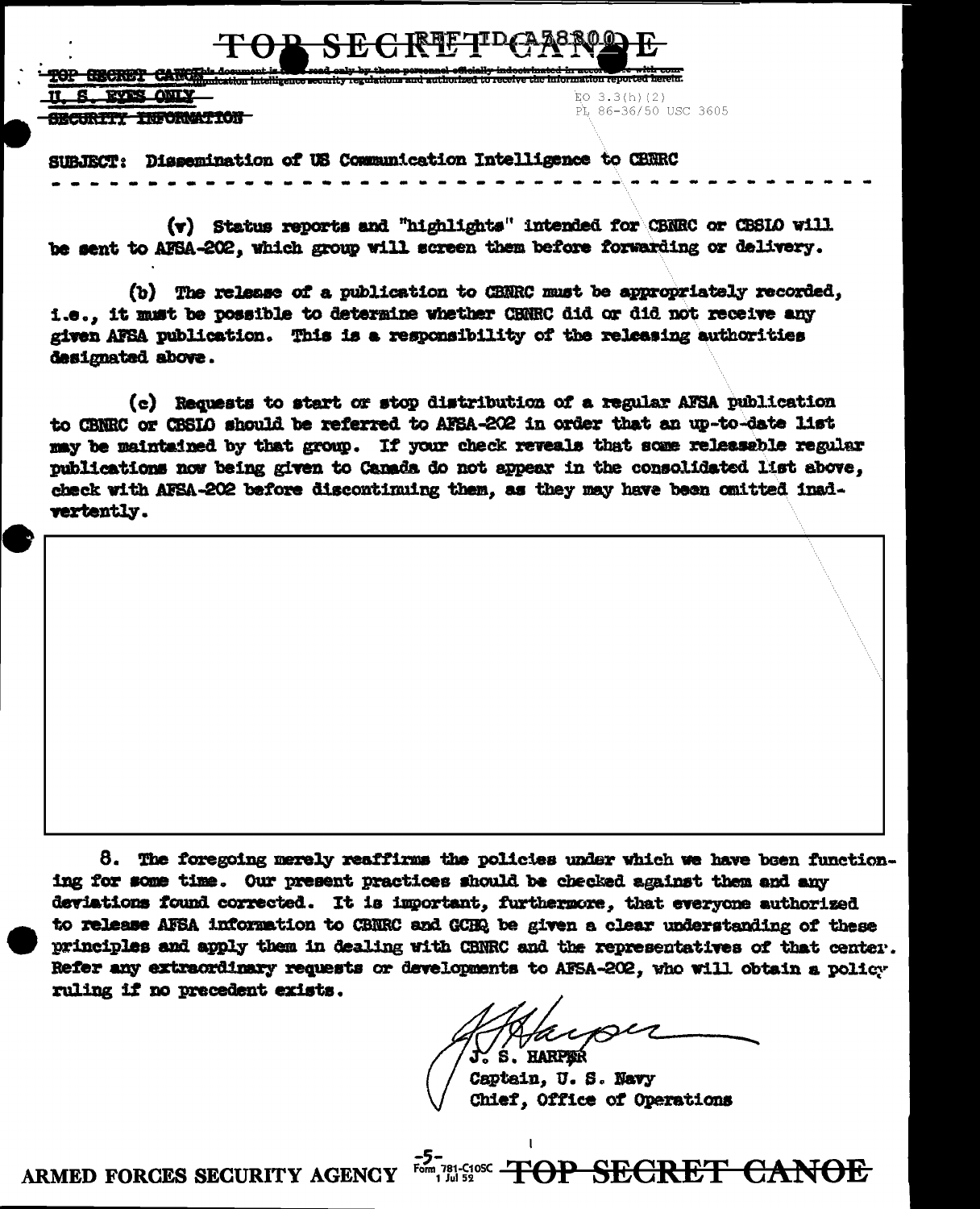

TOP SECRET CANCE - SECURITI INFORMATION

 $\mathcal{L}$ 

#### APPENDIX I

#### TO

Memorandum from Chief, Office of Operations, dated 1 November 1952, subject: "DISSEMINATION OF US CONSUMICNTION INTELLIGENCE TO CENEC", which must be complied with in releasing any material to CBNRC.

ARMED FORCES SECURITY AGENCY Form 781-C105C TOP SECRET CANOE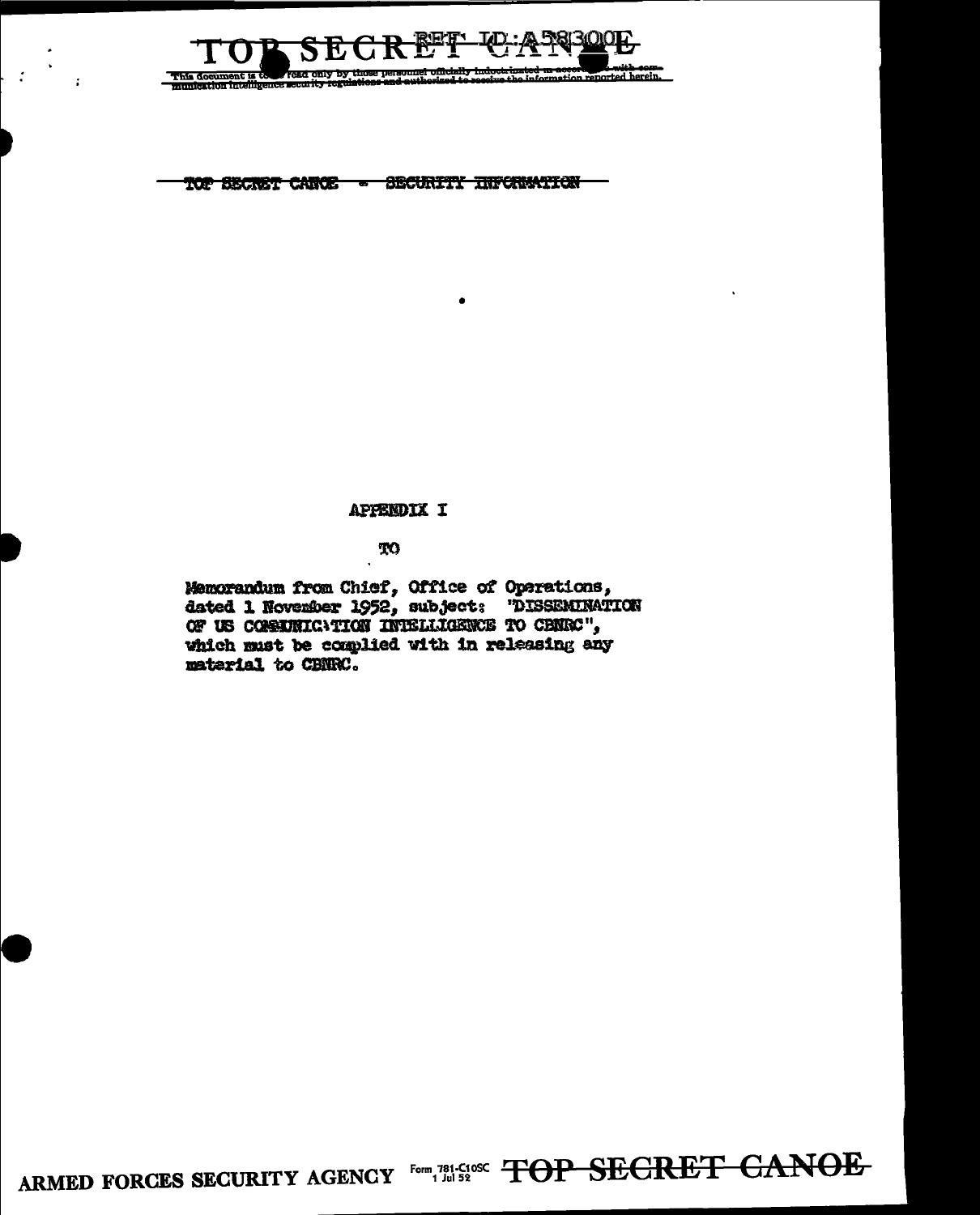

TOP SECRET CANOE

This list is an appendix to memorandum from Chief, Office of Operations, dated 1 November 1952, subject: "DISSENINATION OF US COMMUNICATION INTELLIGENCE TO CRURC", which must be complied with in releasing any material to CBNRC.

Reference: 5=1/12

19 August 1952.

Memorandum to: AFSA 202L

 $EQ$  3.3(h)(2) PL 86-36/50 USC 3605

#### CBNRC Requirement for AFSA Comint Publications

In its memorandum of 9 May 1952, AFSA-25 requested CBNRC to  $\mathbf{I}_{\alpha}$ review its requirement for AFSA Comint publications. This has been done and an attempt is made herewith to present the total requirement, including technical reports. in simple and up-to-date form.

Most of this paper is a listing of items which AFSA has been sending  $2<sub>a</sub>$ to CBNRC for some time. In a few places a change has been made in the number of copies desired. Some of the AFSA-26 material, however, has not been included in previous requests. That which is new is so indicated and AFSA approval for exchange of this material is invited.

While this summary is intended to cover all bulletins and reports 3。 now being sent to CBNRC, some may have been omitted inadvertently. It is requested that any such omissions be brought to our attention before action is taken to discontinue sending them.

This paper when approved, will supersede any earlier list of require-5。 ments for Comint publications.



/dl

ARMED FORCES SECURITY AGENCY FOR 781-C1052 TOP SEGRET CANOE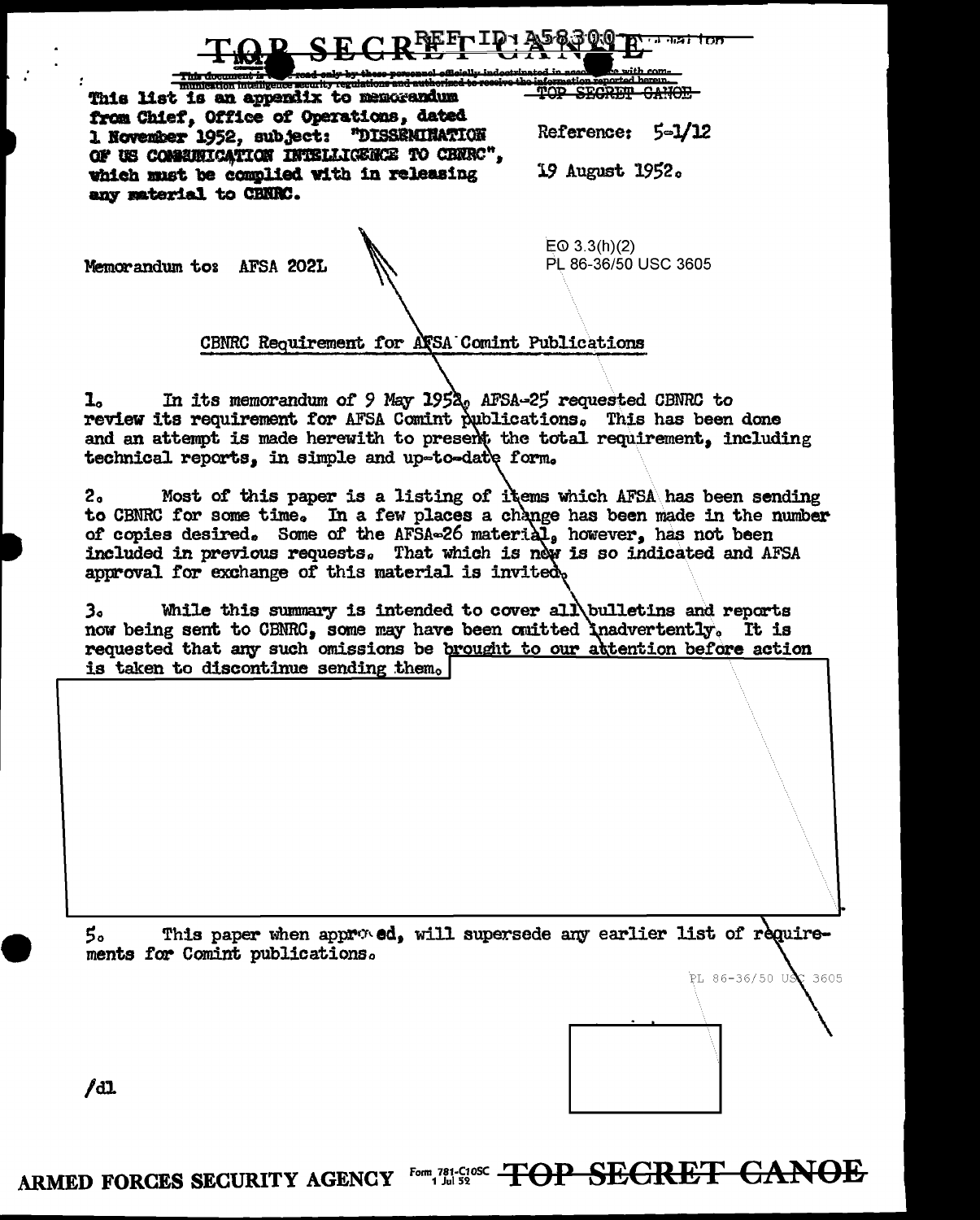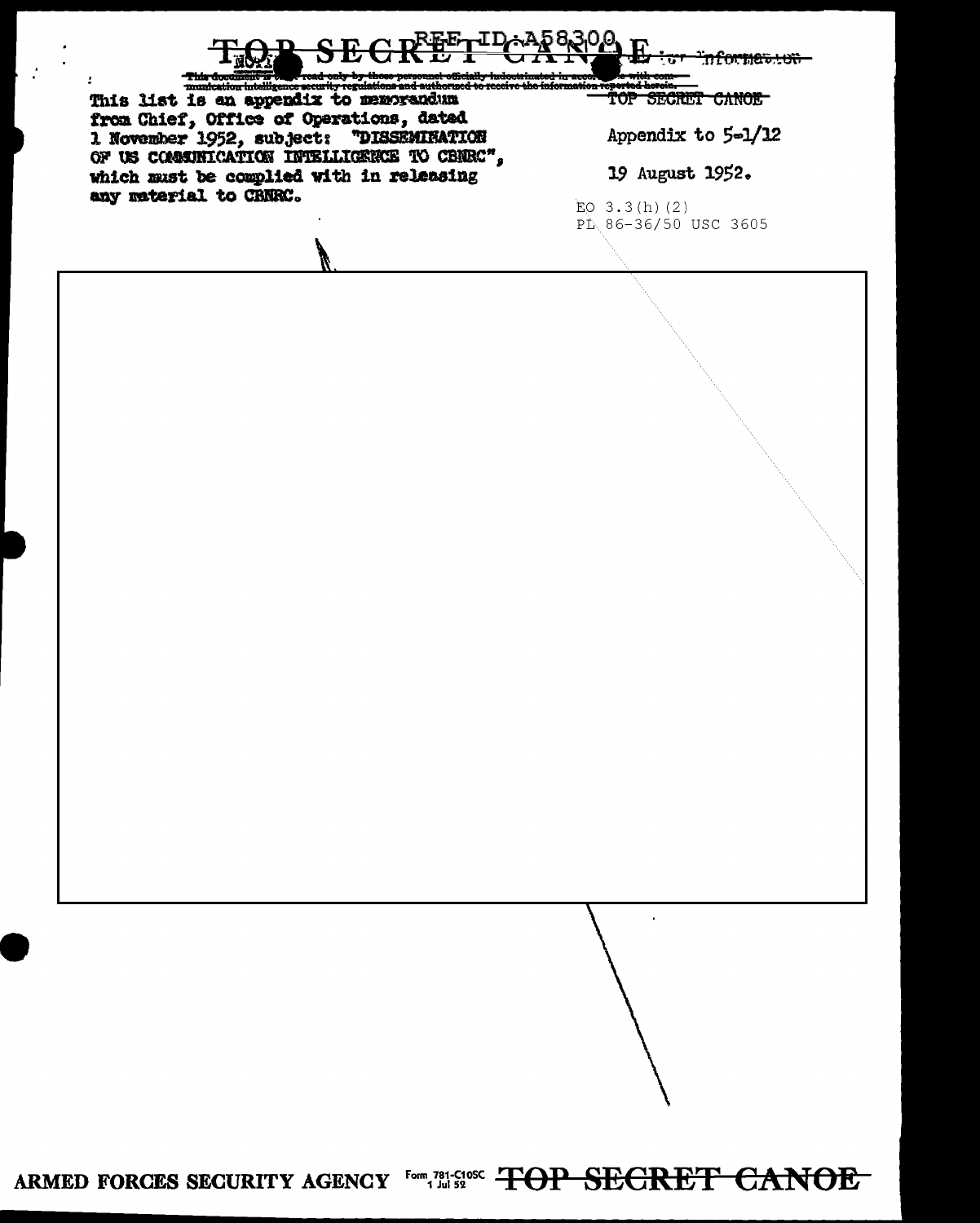

Whis list is an appendik to usuckernum rrom Unief, Office of Operations, unted i November 1952, subject: 'DISSEMINATION OF US COMMONICATION INTELLIGENCE TO CEREC", which must be complied with in releasing any material to CBNRC.

Appendix to: 5-1/12, page 2 19 August 1952.

> EO  $3.3(h)$  (2) PL 86-36/50 USC 3605

ARMED FORCES SECURITY AGENCY FOR 781-C10SC TOP SEGRET GANOE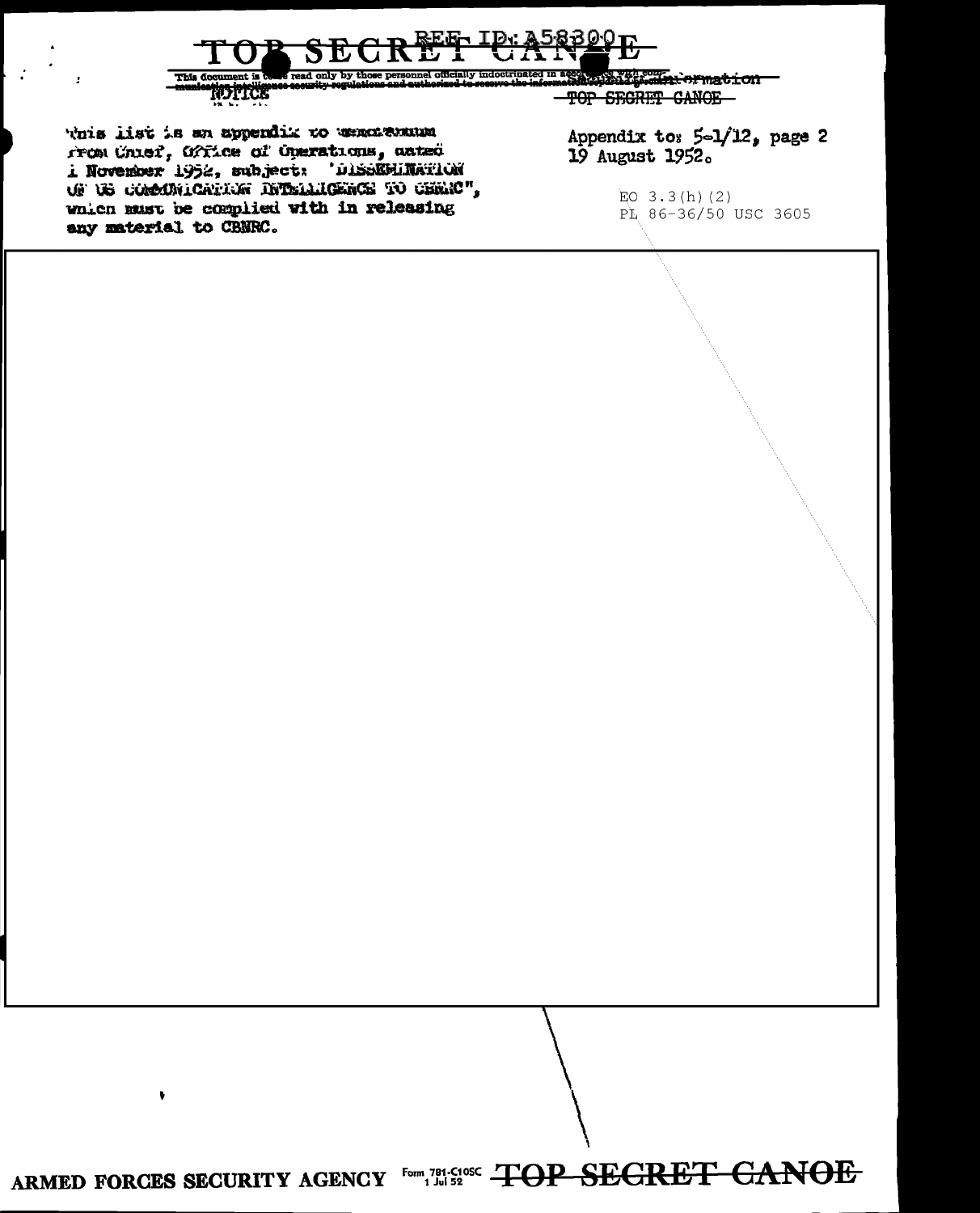

from Chief, Office of Ope ations, dated<br>1 November 1952, subject: "Wi-SEMIWATION OF US CONNUNICATION INTELLIGENCE TO CERRO", which must be complied with in releasing any material to CBNRC.

Appendix to: 5-1/12, page 3 19 August 1952

> EO  $3.3(h)$  (2) PL 86-36/50 USC 3605

ARMED FORCES SECURITY AGENCY FOR 781-C105C TOP SECRET CANOE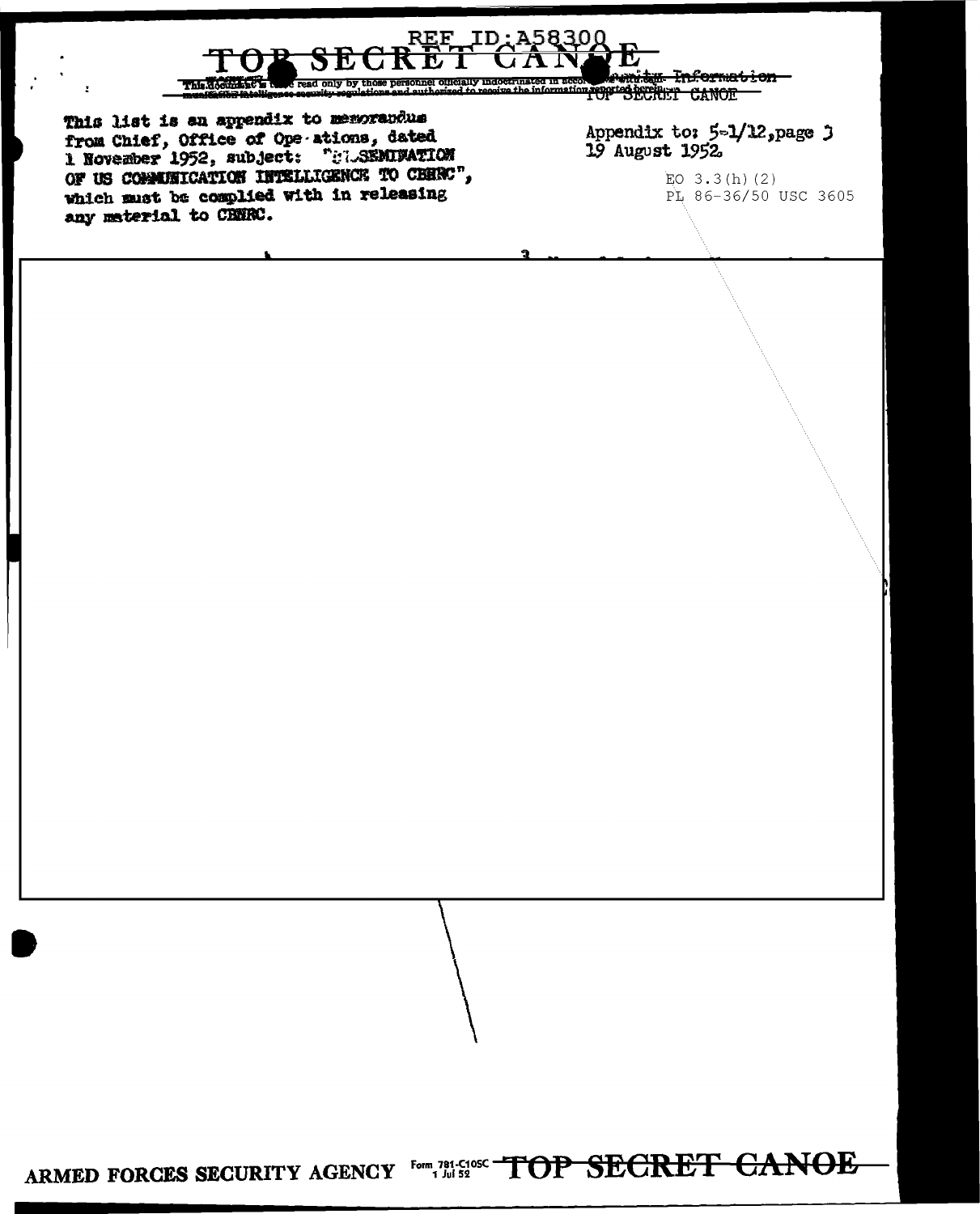

ARMED FORCES SECURITY AGENCY Form 781-5196C TOP SECRET CANOE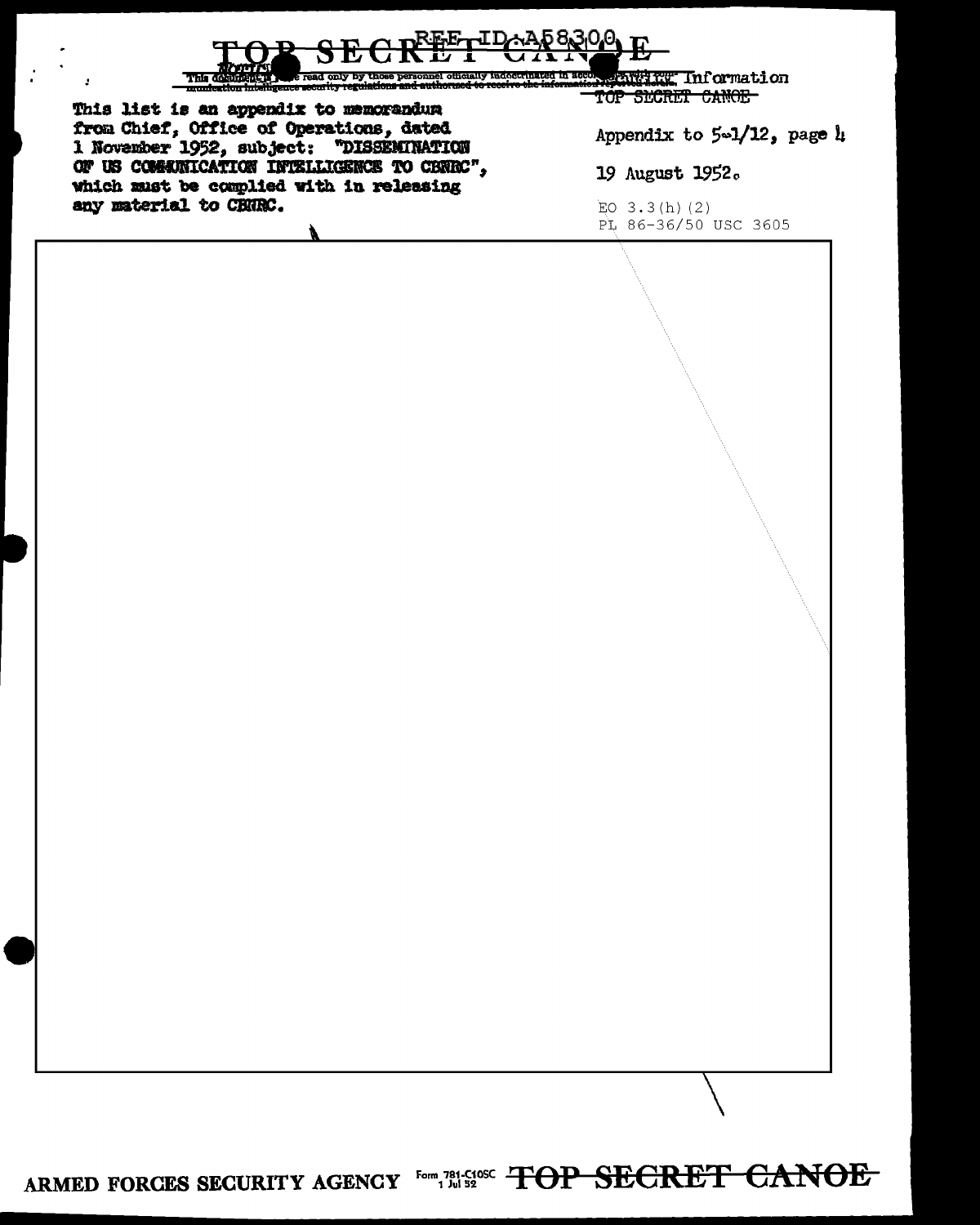## read only by those This document is

### NOTICE

This list is an appendix to memorandum from Chief, Office of Operations, dated 1 November 1952, subject: "DISSEMINATION OF US COMMUNICATION INTELLIGENCE TO CENEC", which must be compl ed with in releasing any material to WHING.

Security Information TOP SECRET CANOE

Appendix to: 5-1/12, page 5

#### 19 August 1952.

 $EO$  3.3(h)(2) PL 86-36/50 USC 3605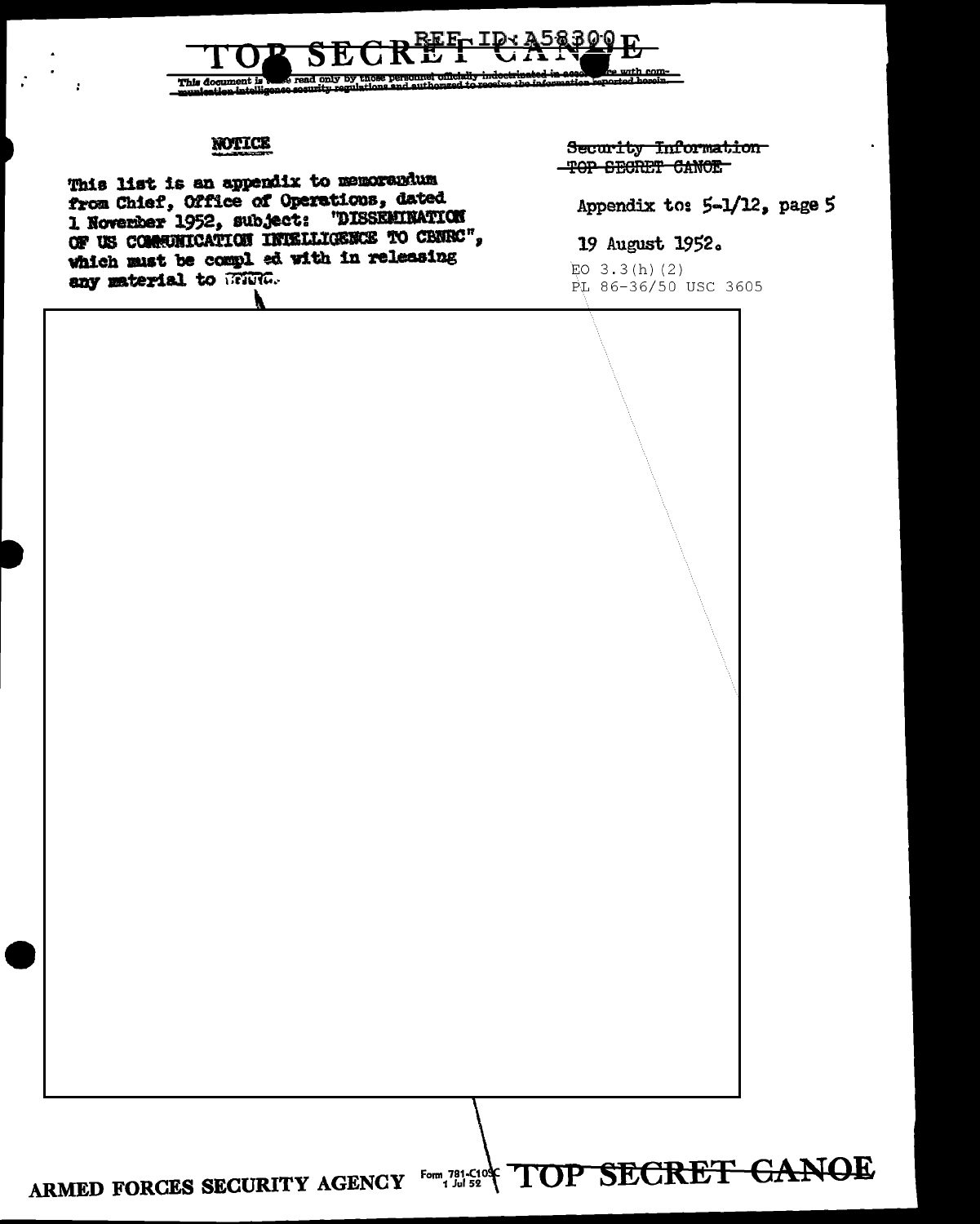

#### NOTICE

This list is an appendix to memorandum from Chief, Office of Operations, dated 1 November 1952, subject: "DISSEMINATION OF US COMMUNICATION INTELLIGENCE TO CENEC". which must be complied with in releasing any material to CENRC.

> 2021. **CBSIO**

**AFSA-25** 

TOP SECRET CANCE

Reference:  $5-1/7$ 

23 July 1952

Memorandum to: From:

Attention:

The attached Annexures have been drawn up as a guide to AFSA 25  $\mathbf{1}$ . in the selection of published material for transmission by rapid means to CBNRC. Department of External Affairs requirements are shown in Annex I, additional CB requirements in Annex II.

This supplants CBSIO memorandum to O21, dated 1 February 1952.  $2<sub>n</sub>$ 

PL 86-36/50 USC 3605

 $/31$ 

Att 2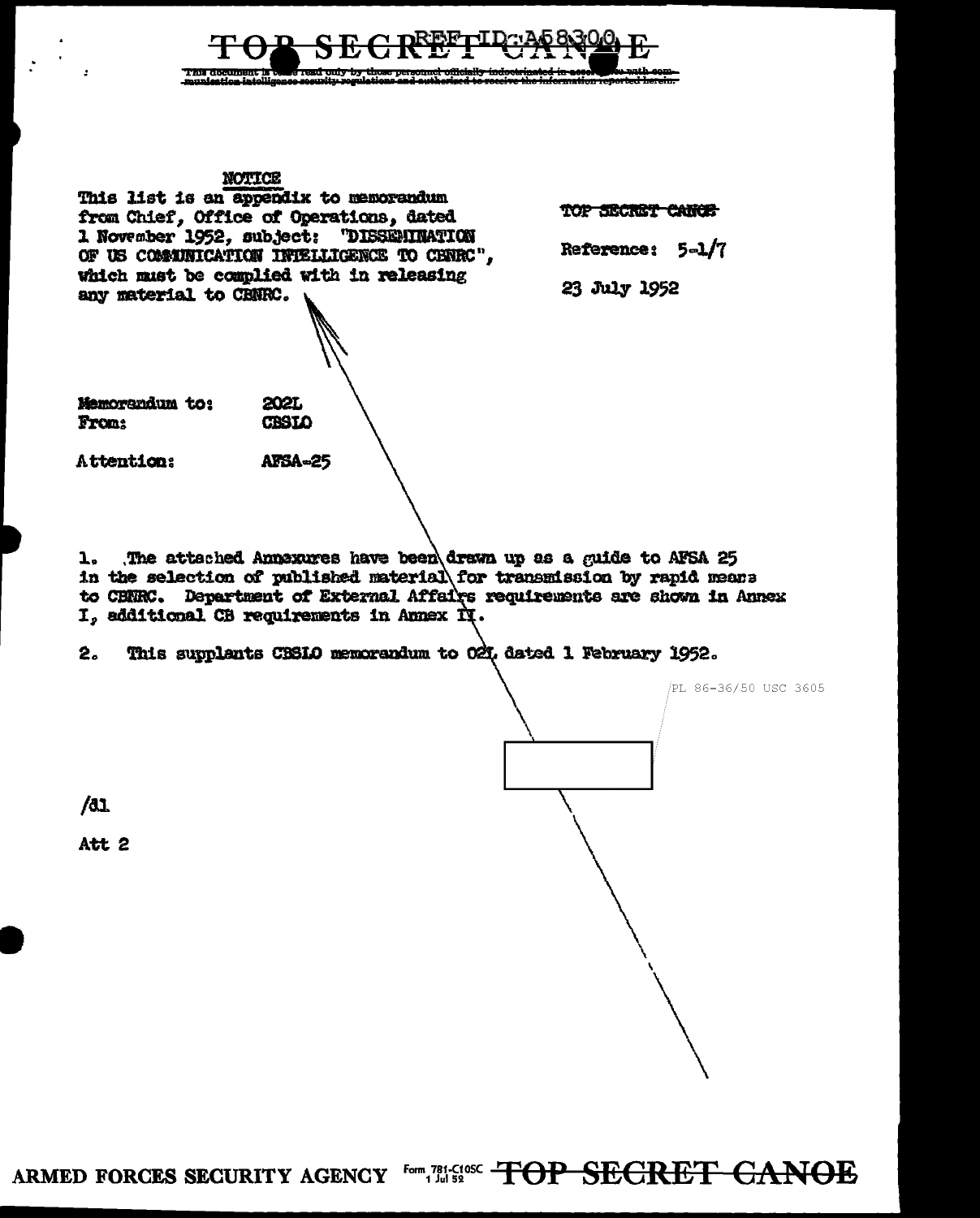| any material to CBNRC. | OF US COMMUNICATION INTELLIGENCE TO CENEC",<br>which must be complied with in releasing | <b>TOP SECRET CANCE</b><br>EO $3.3(h)$ (2) |
|------------------------|-----------------------------------------------------------------------------------------|--------------------------------------------|
|                        | ANNEX <sub>1</sub>                                                                      | PL 86-36/50 USC 3605                       |
|                        |                                                                                         |                                            |
|                        |                                                                                         |                                            |
|                        |                                                                                         |                                            |
|                        |                                                                                         |                                            |
|                        |                                                                                         |                                            |
|                        |                                                                                         |                                            |
|                        |                                                                                         |                                            |
|                        |                                                                                         |                                            |
|                        |                                                                                         |                                            |
|                        |                                                                                         |                                            |
|                        |                                                                                         |                                            |
|                        |                                                                                         |                                            |
|                        |                                                                                         |                                            |
|                        |                                                                                         |                                            |

╲

 $\vdash$  :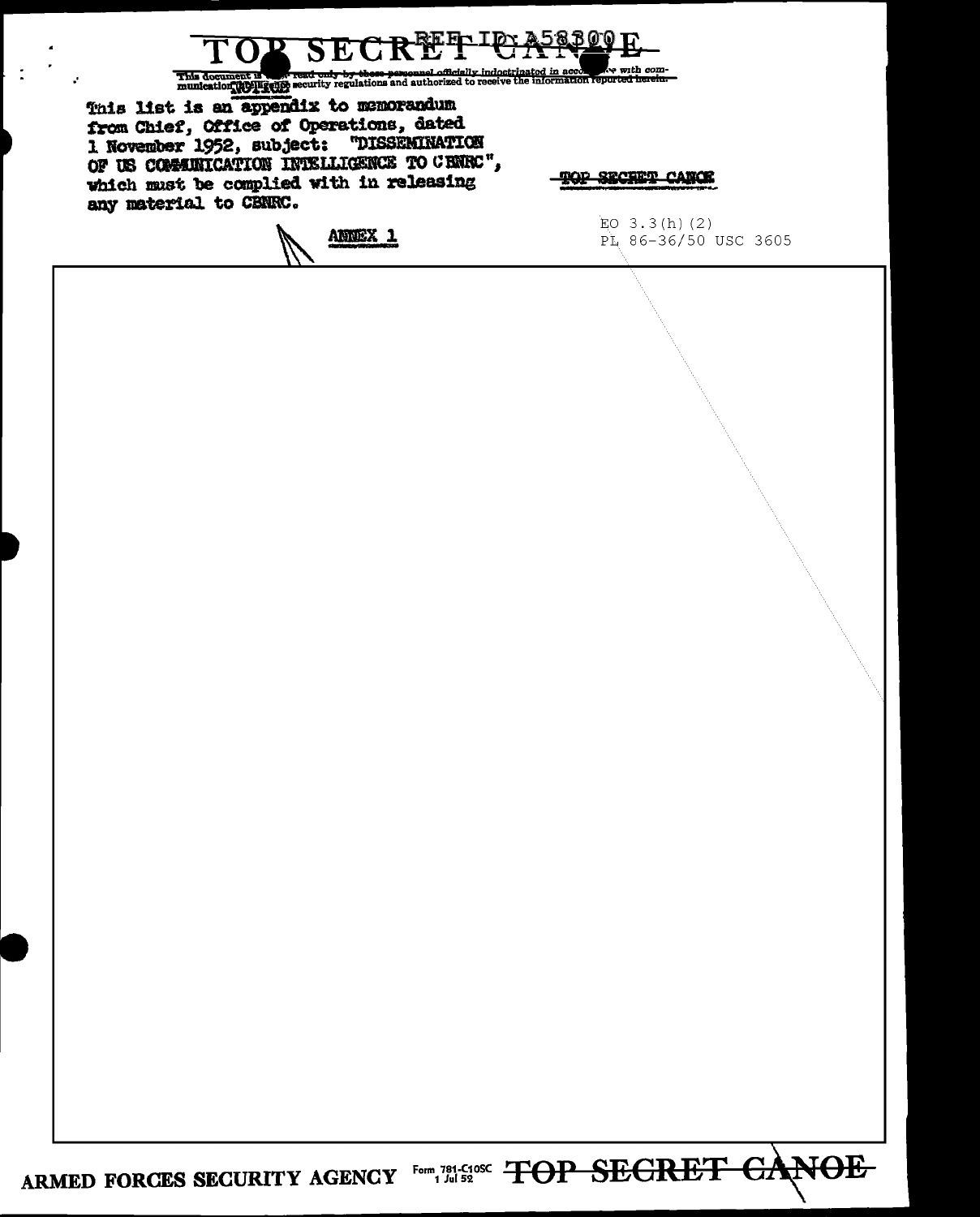This document is vessel only by those personnel officially indoctrinated in accomment is vessel only by those personnel officially indoctrinated in accomments. with com-**NOTICE** This Iist is an appendix to memorandum from Chief, Office of Operations, dated<br>1 November 1952, subject: "DISSENINATION OF US CONJUNICATION INTELLIGENCE TO CENHC", which must be complied with in releasing any material to CENHC. EO  $3.3(h)$  (2) PL 86-36/50 USC 3605  $-2 -$ 

ARMED FORCES SECURITY AGENCY Form 781-C105C TOP SECRET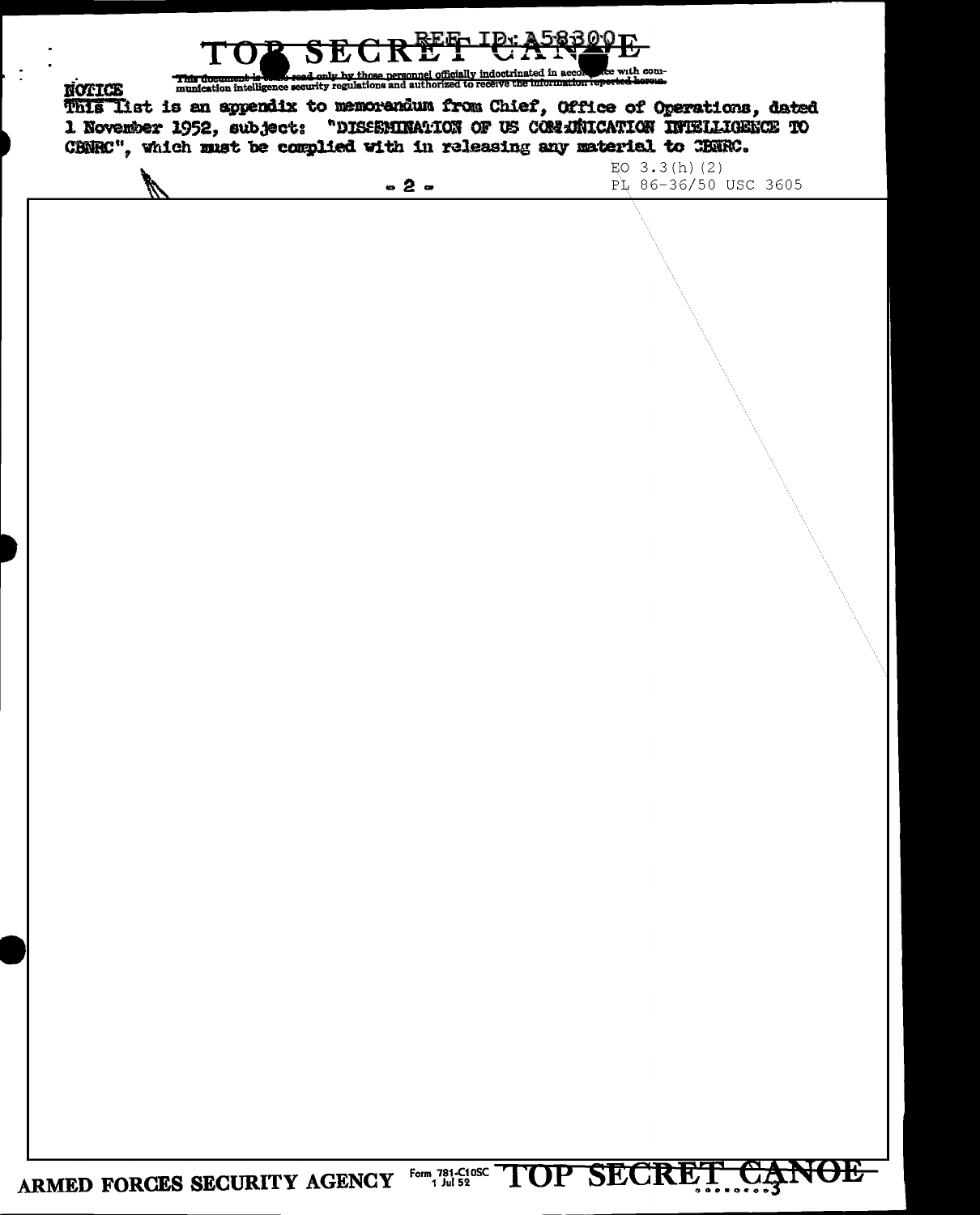REE ID: A58300 .<br>ee with com-

 $EO 3.3(h)(2)$ PL 86-36/50 USC 360

#### **NOTICE**

This list is an appendix to memorandum from Chief, Office of Operations, dated 1 November 1952, subject: "DISSENINATION OF US COMMINICATION INTELLIGENCE TO CHURC", which must be complied with in releasing any material to CRURC.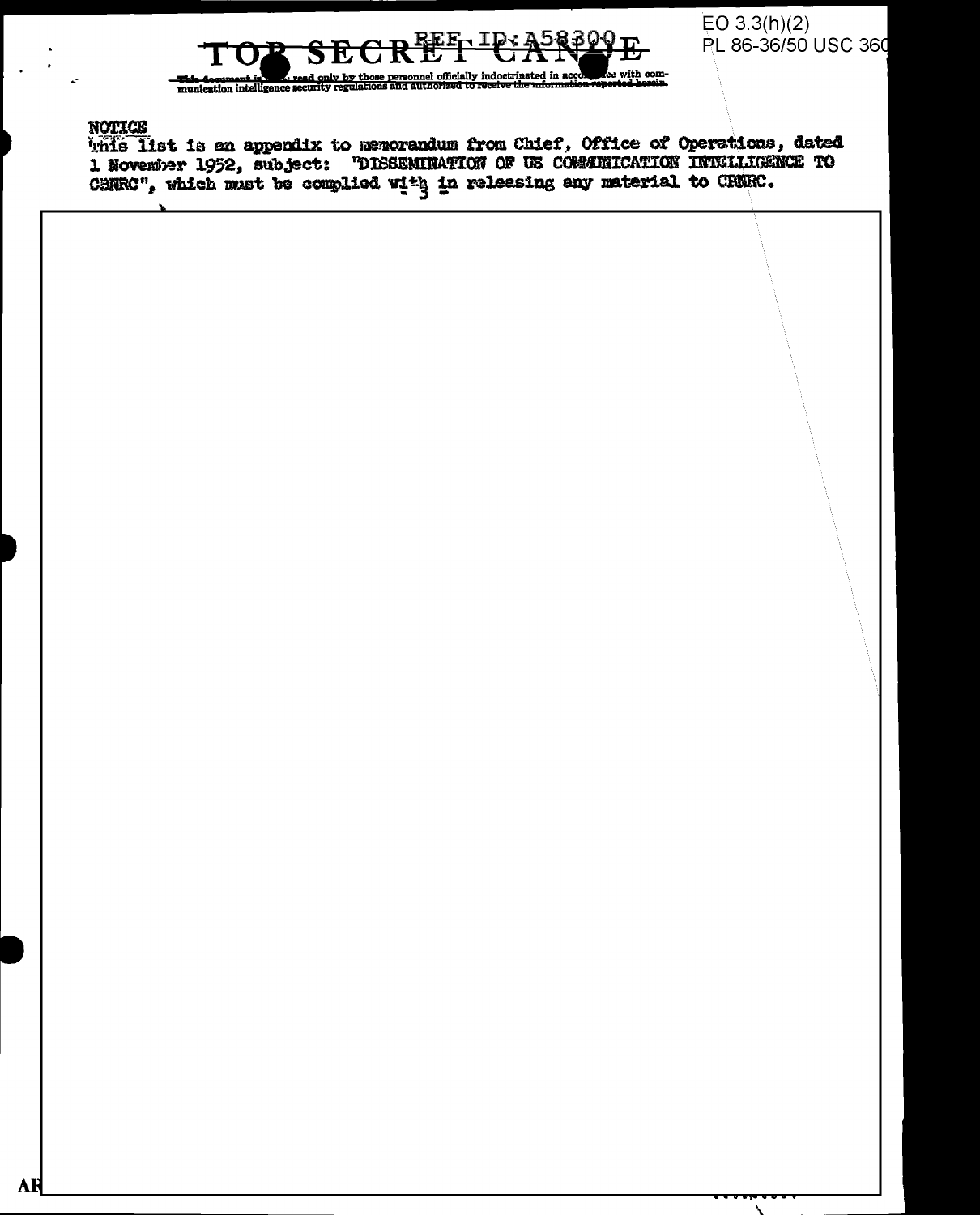

EO  $3.3(h)(2)$ PL 86-36/50 USC 3605

#### **NOTICE**

 $\ddot{\phantom{0}}$ 

This Itst is an appendix to memorandum from Chief, Office of Operations, dated 1 November 1952, subject: "DISSEMINATION OF US COMMUNICATION INTELLIGENCE TO CRNRC", which must be complied with in releasing any material to CRNRC.

 $a$   $h_a$ 

## ARMED FORCES SECURITY AGENCY FOR 781-C105C TOP SECRET CANOE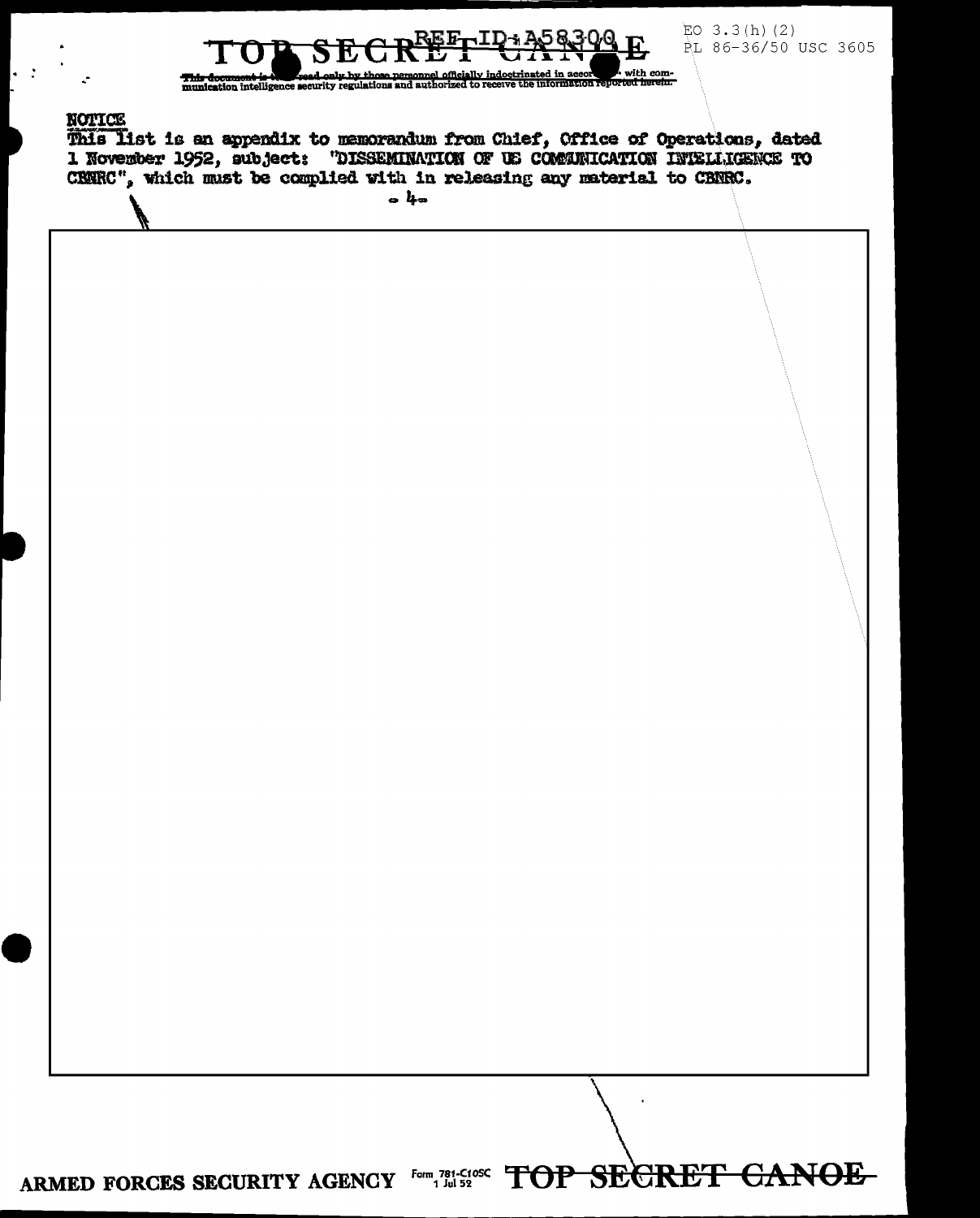

#### **NOTICE**

This list is an appendix to memorandum from Chief, Office of Operations, dated 1 November 1952, subject: "DISSEMINATION OF US COMMITCATION INTELLIGENCE TO CENRC", which must be complied with in releasing any material to CBNRC.

TOP SECRET CANCE

 $3.3(h)(2)$ 

PL 86-36/50 USC 3605

EO.

ANNEX II

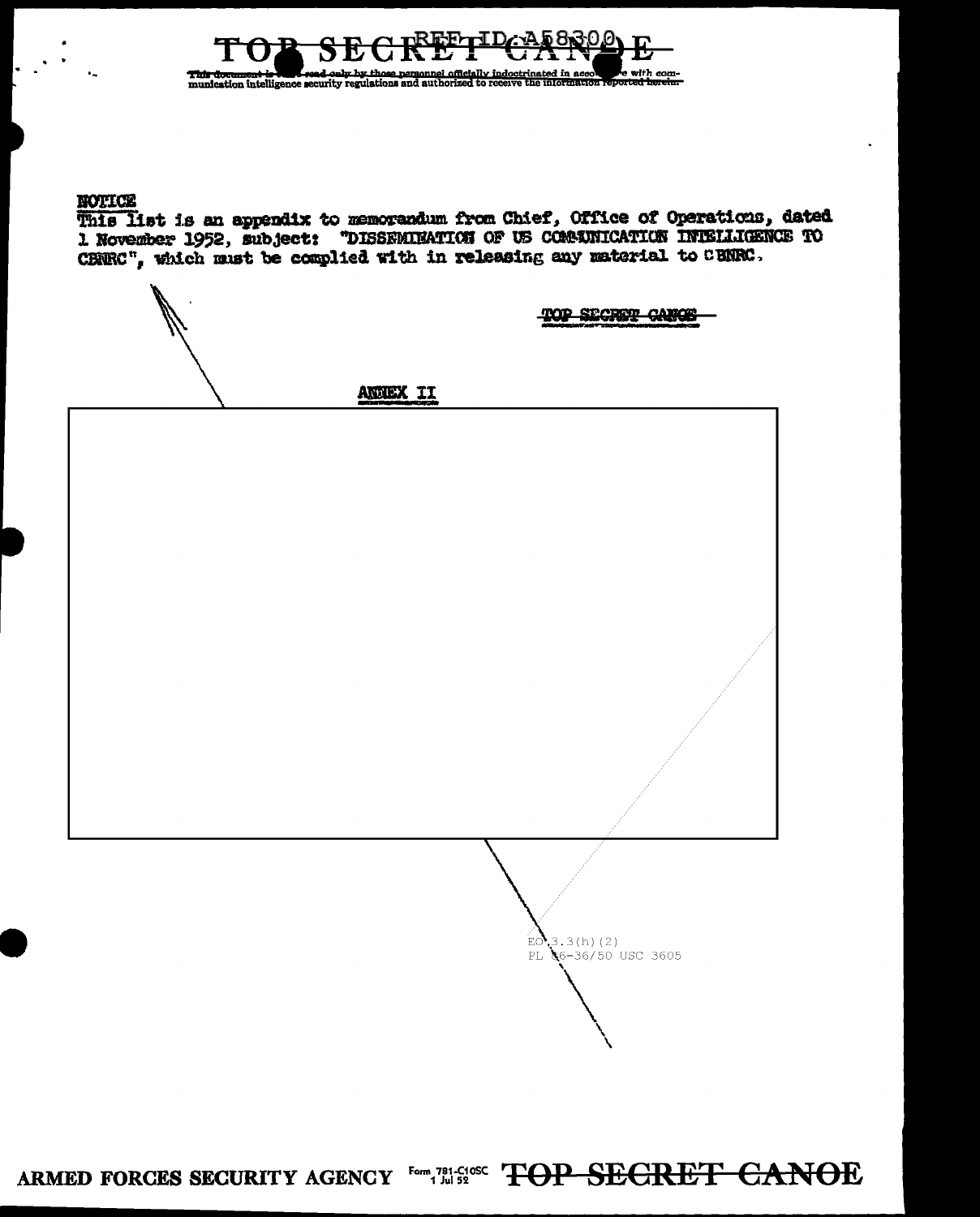

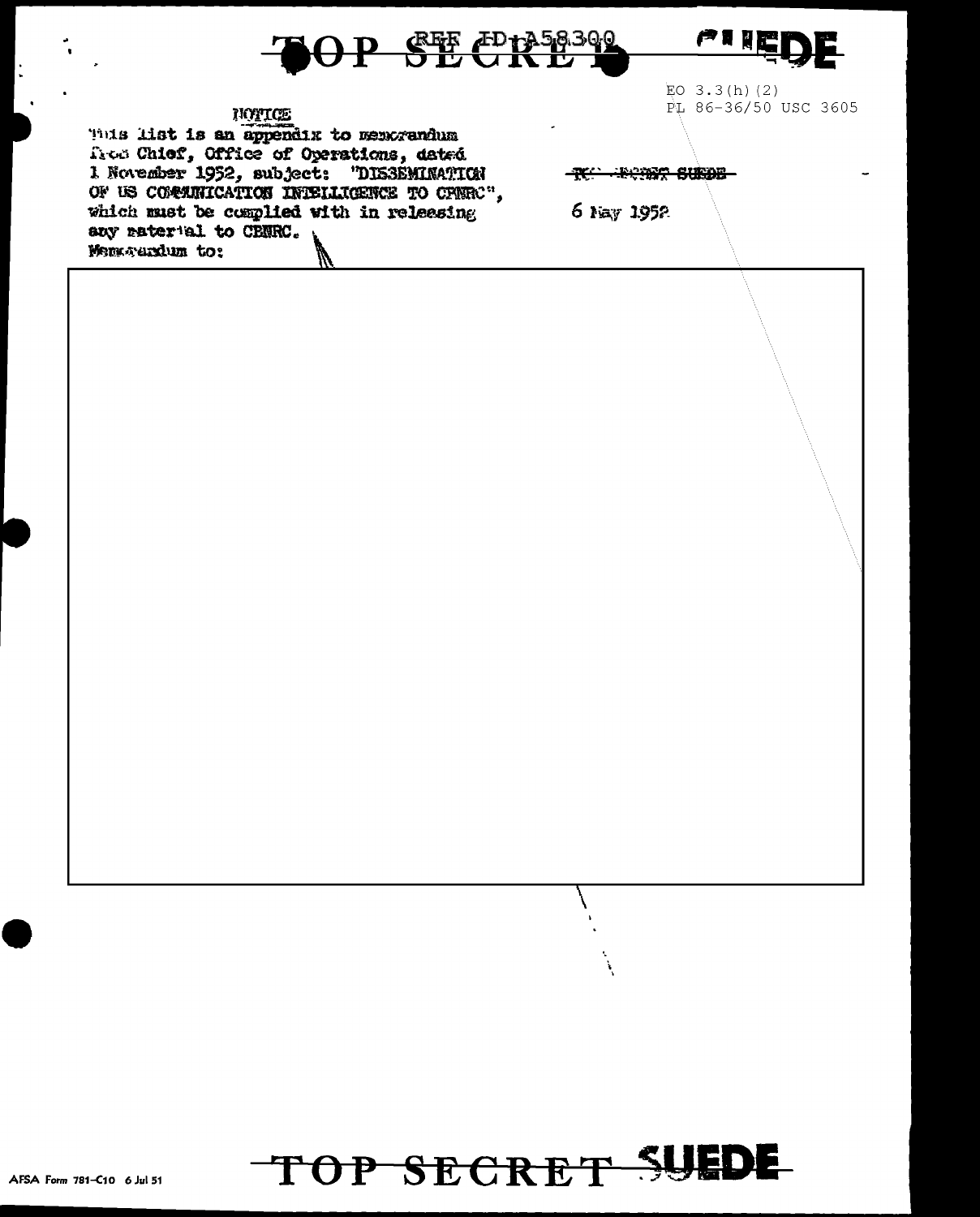

#### **NOTICE**

This list is an appendix to memorandum from Chief, Office of Operations, dated 1 November 1952, subject: "DISSEMINATION OF US COMMUNICATION INTELLIGENCE TO CBNRC", which must be complied with in releasing any material to CBWRC.

 $EO 3.3(h)(2)$ PL 86-36/50 USC 3605

TOP SECRED SYNCH

112

<del>u, s. ryes only-</del>

ALLYN COLE, JR.<br>Commender, USN Chief, AFSA-25

#### $2$  incl:

- 1. Reference (a)
- 2. Reference (b)

ce: AFSA-24 (without incl. 2)

# TOP SECRET SUEDE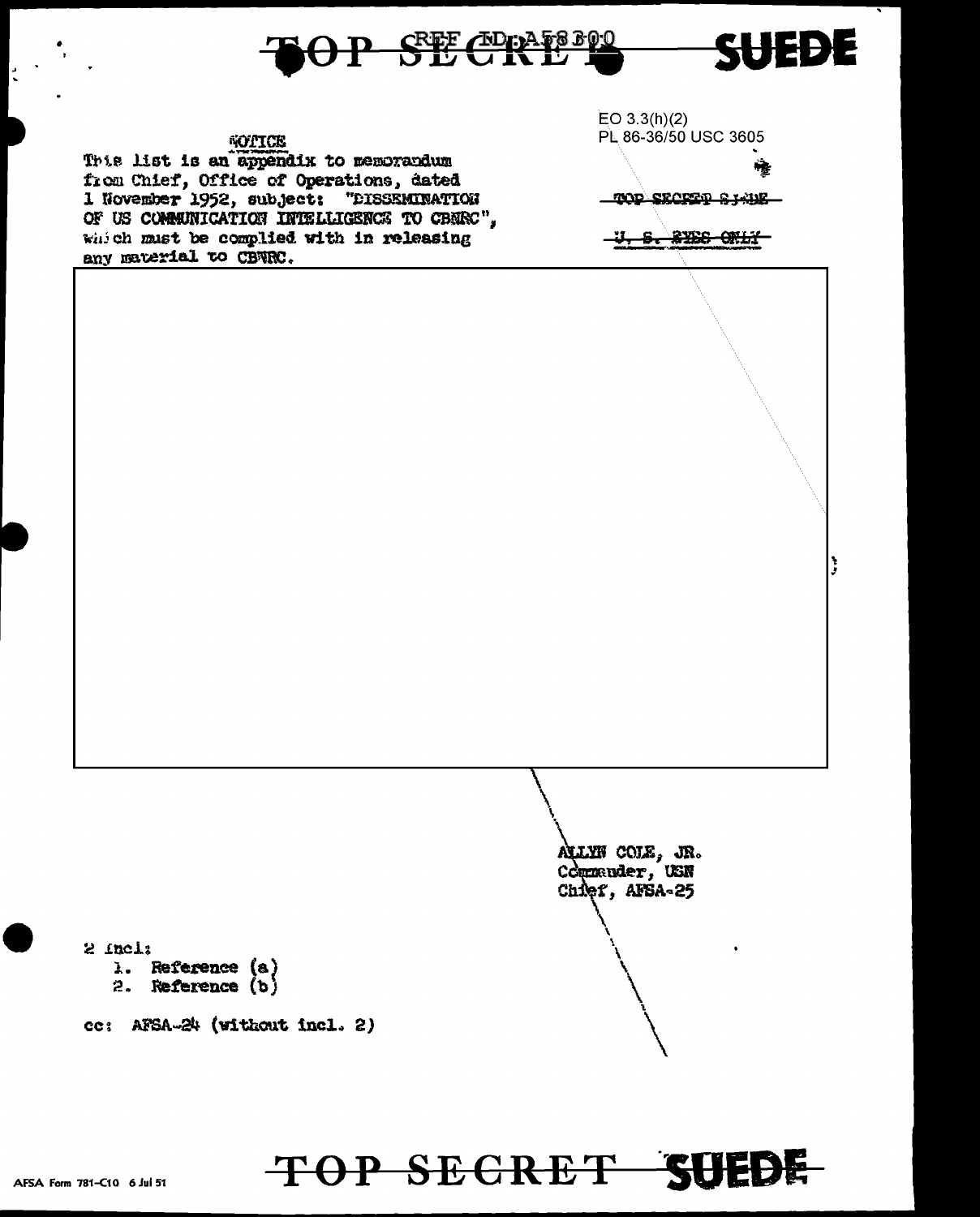

 $\ddot{\cdot}$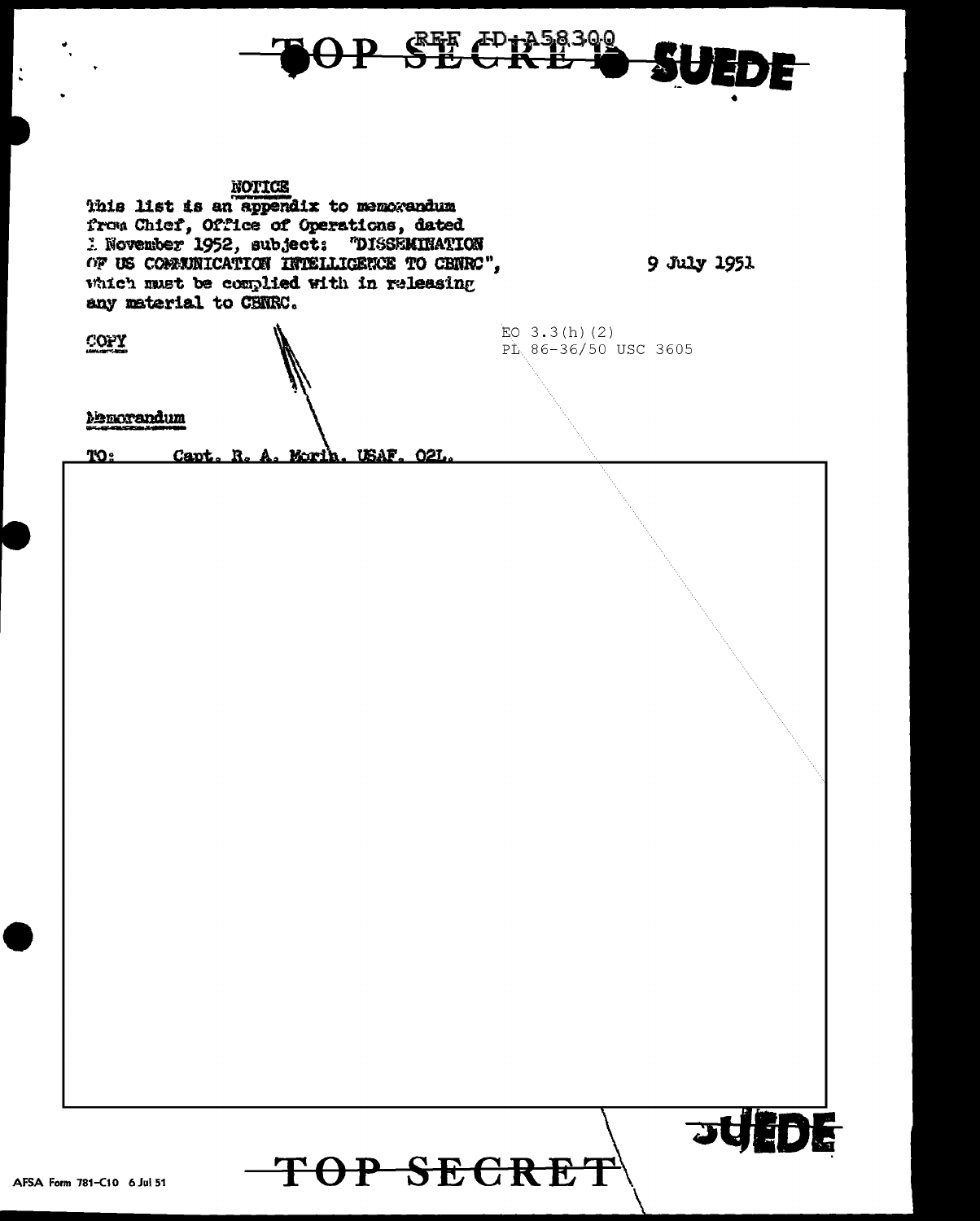

 $EO$  3.3(h)(2) PL 86-36/50 USC 3605

NOTTOE

This list is an appendix to memorandum from Chief, Office of Operations, dated 1 November 1952, subject: "DISSEMINATION OF US COMMUNICATION INTELLIGENCE TO CENRC", which must be complied with in releasing any material to C

COPY